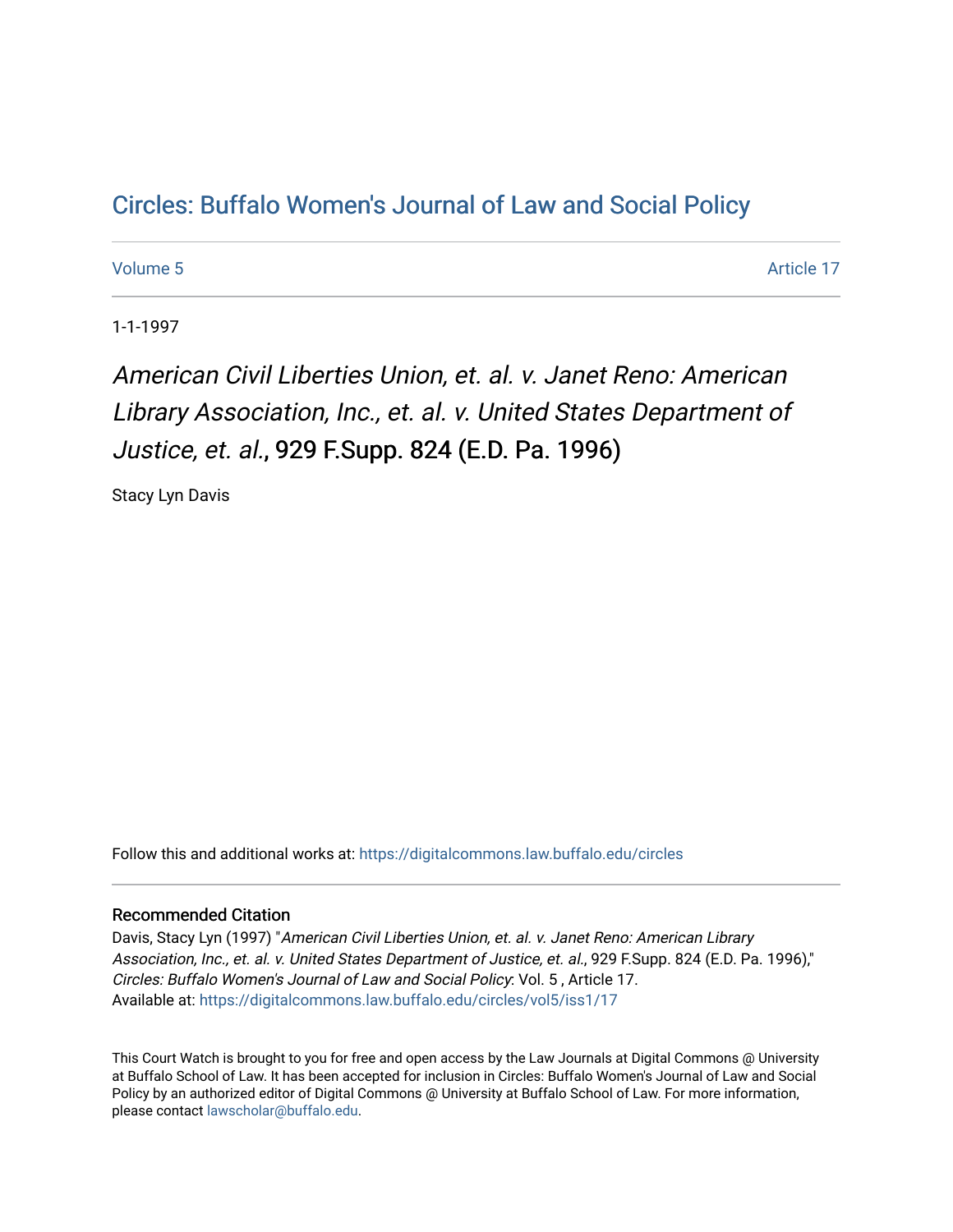

## **American Civil Liberties Union, et al. v. Janet Reno: American Library Association, Inc.. et al. v. United States Department of Justice. et al. 929** F. **Supp. 824 (1996 E.D.P.A.)** *by Stacy Lyn Davis*

In June **1996,** a specially appointed three-judge panel held several provisions of the Communications Decency Act of **1996** unconstitutional and thereby preliminarily enjoined the Department of Justice from enforcing sections 223(a) and **223(d)** of the statute. The provisions were subject to strict scrutiny and were found to lack a narrowly tailored compelling government interest. In ordering the preliminary injunction, the court concluded that the plaintiffs met their burden of proof **by** showing that they are likely to succeed on the merits, they have suffered irreparable harm, and the public interest would be served **by** granting the injunction.

The Communications Decency Act **(CDA),** signed into law in February, was designed primarily to protect minors from encountering objectionable material on the Internet. The Act criminalizes the acts of knowingly creating, soliciting, sending or displaying "indecent" or "patently offensive" material over the Internet, and proscribes stiff penalties including fines or imprisonment.

The **ACLU** and other plaintiffs--citizens groups, libraries, and organizations which publish materials on the Internet or are otherwise involved with the computer or telecommunications industries--brought an action to preserve free speech under the First and Fifth Amendments. The **CDA** does not differentiate between "indecent" material and "obscene" material which is not protected speech. The